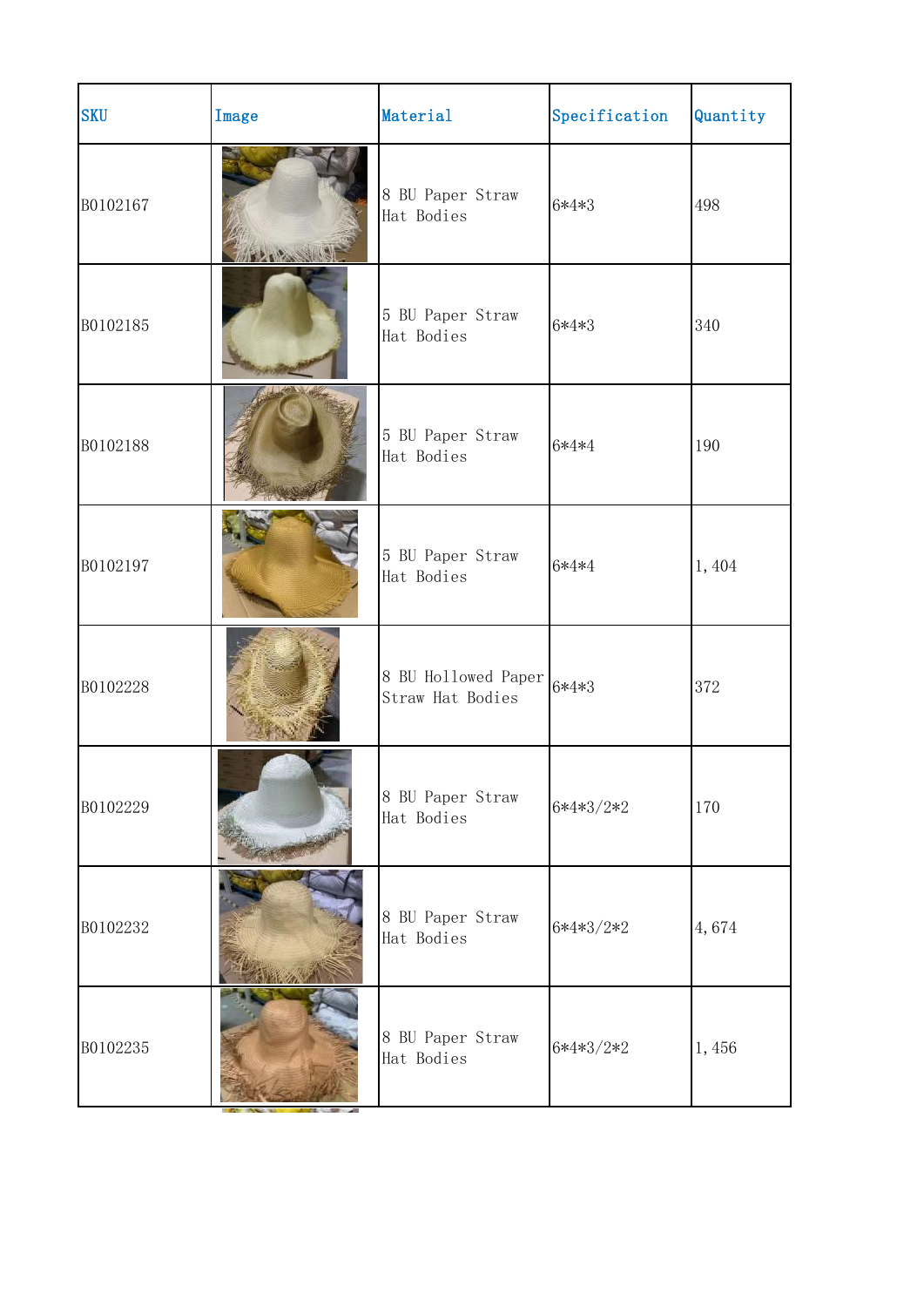| B0102236 | 8 BU Paper Straw<br>Hat Bodies      | $6*4*3/2*2$ | 1,630 |  |
|----------|-------------------------------------|-------------|-------|--|
| B0102238 | 8 BU Paper Straw<br>Hat Bodies      | 6*4*4       | 155   |  |
| B0102243 | 5 BU Paper Straw<br>Hat Bodies      | $6*4*3/1*1$ | 277   |  |
| B0102245 | 5 BU Paper Straw<br>Hat Bodies      | $6*4*3/1*1$ | 268   |  |
| B0102247 | 5 BU Paper Straw<br>Hat Bodies      | 6*4*4       | 114   |  |
| B0102250 | 5 BU Paper Straw<br>Hat Bodies      | 6*4*3       | 129   |  |
| B0102252 | 5 BU Paper Straw<br>Hat Bodies      | 6*4*3       | 291   |  |
| B0102253 | 5 BU Paper Straw<br>Hat Bodies      | $6*4*3/1*1$ | 146   |  |
| B0102254 | TOYO 5 BU Paper<br>Straw Hat Bodies | 6*4*4       | 459   |  |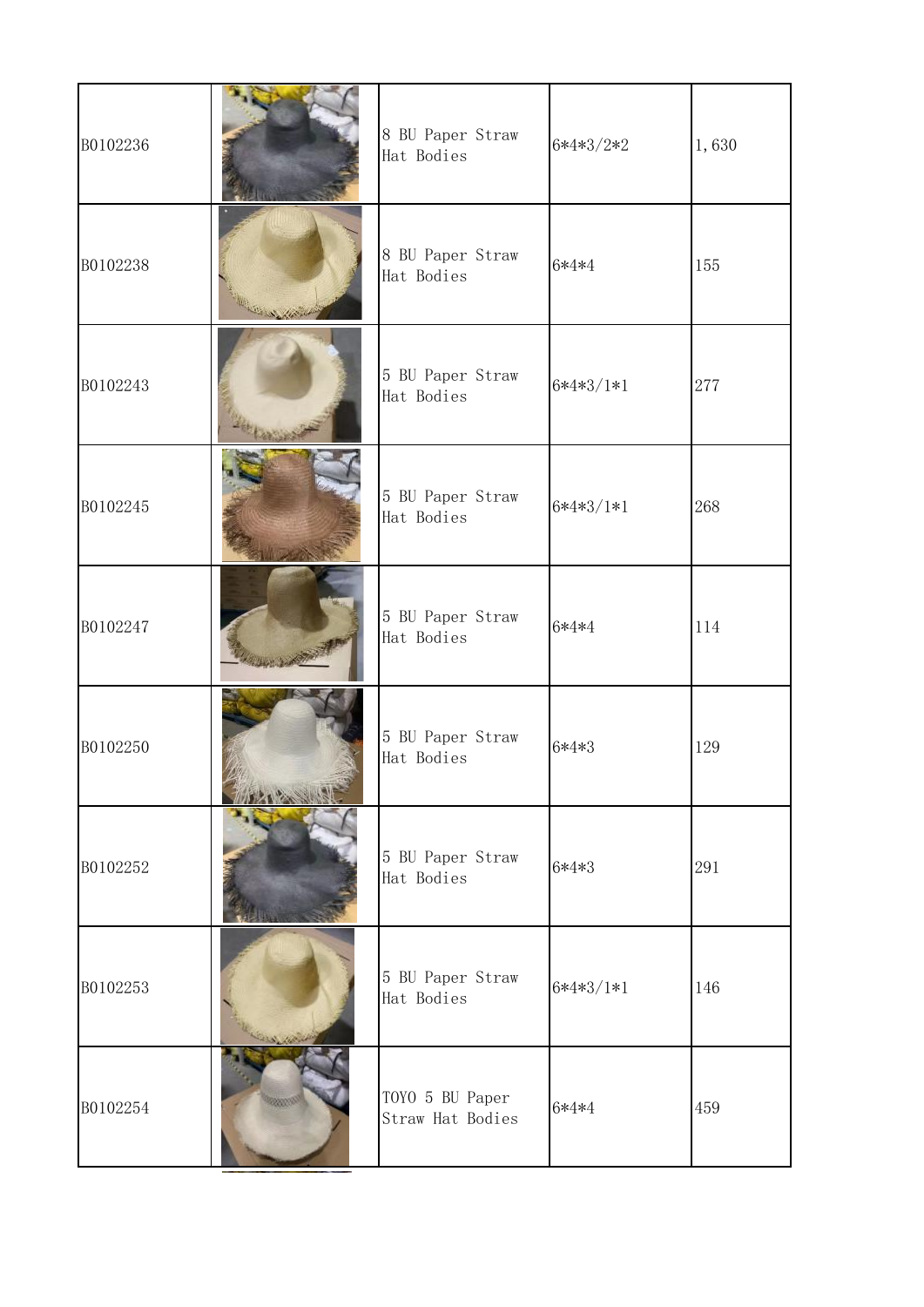| B0102274  | 5 BU Paper Straw<br>Hat Bodies  | 6*4*6       | 124   |  |
|-----------|---------------------------------|-------------|-------|--|
| B0102401  | 8 BU Paper Straw<br>Hat Bodies  | 6*4*6       | 1,130 |  |
| B0102419  | 5 BU Paper Straw<br>Hat Bodies  | 6*5*52*2    | 346   |  |
| B02300001 | Wheat Straw Hat<br>Bodies       | 6*4*4       | 190   |  |
| B02300003 | Wheat Straw Braid<br>Hat Bodies | 6*4*4       | 121   |  |
| B02300004 | Wheat Straw Braid<br>Hat Bodies | 6*4*4       | 164   |  |
| B0300002  | Raffia Straw Hat<br>Bodies      | 6*4*3       | 106   |  |
| B0300003  | Raffia Straw Hat<br>Bodies      | $6*4*3/1*1$ | 159   |  |
| B0300006  | Raffia Straw Hat<br>Bodies      | 8*9         | 204   |  |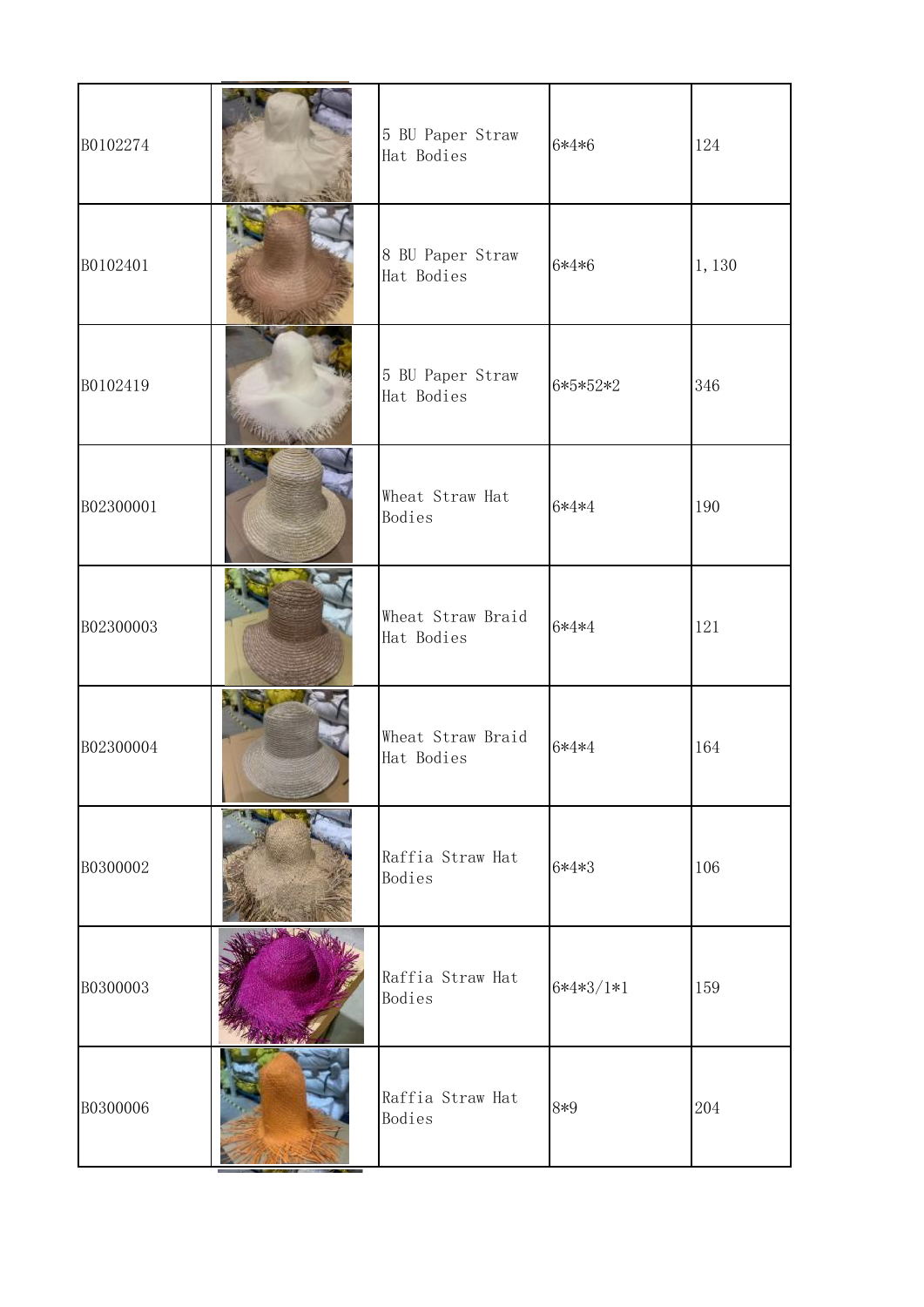| B0300045 | Crocheted Raffia<br>Straw Hat Bodies | 6*4*5       | 896 |  |
|----------|--------------------------------------|-------------|-----|--|
| B0300076 | Raffia Straw Hat<br>Bodies           | 6*4*5       | 149 |  |
| B0400082 | Raffia Straw Hat<br>Bodies           | 6*4*3       | 199 |  |
| B0400086 | Raffia Straw Hat<br>Bodies           | 6*4*3       | 308 |  |
| B0400089 | Raffia Straw Hat<br>Bodies           | 8*9         | 285 |  |
| B0400092 | Hollowed Raffia<br>Straw Hat Bodies  | 6*4*3       | 206 |  |
| B0400129 | Hollowed Raffia<br>Straw Hat Bodies  | 6*4*5       | 297 |  |
| B0400303 | Raffia Straw Hat<br>Bodies           | 1CM         | 282 |  |
| B0900022 | Hemp Straw Hat<br>Bodies             | $6*5*5/1*1$ | 330 |  |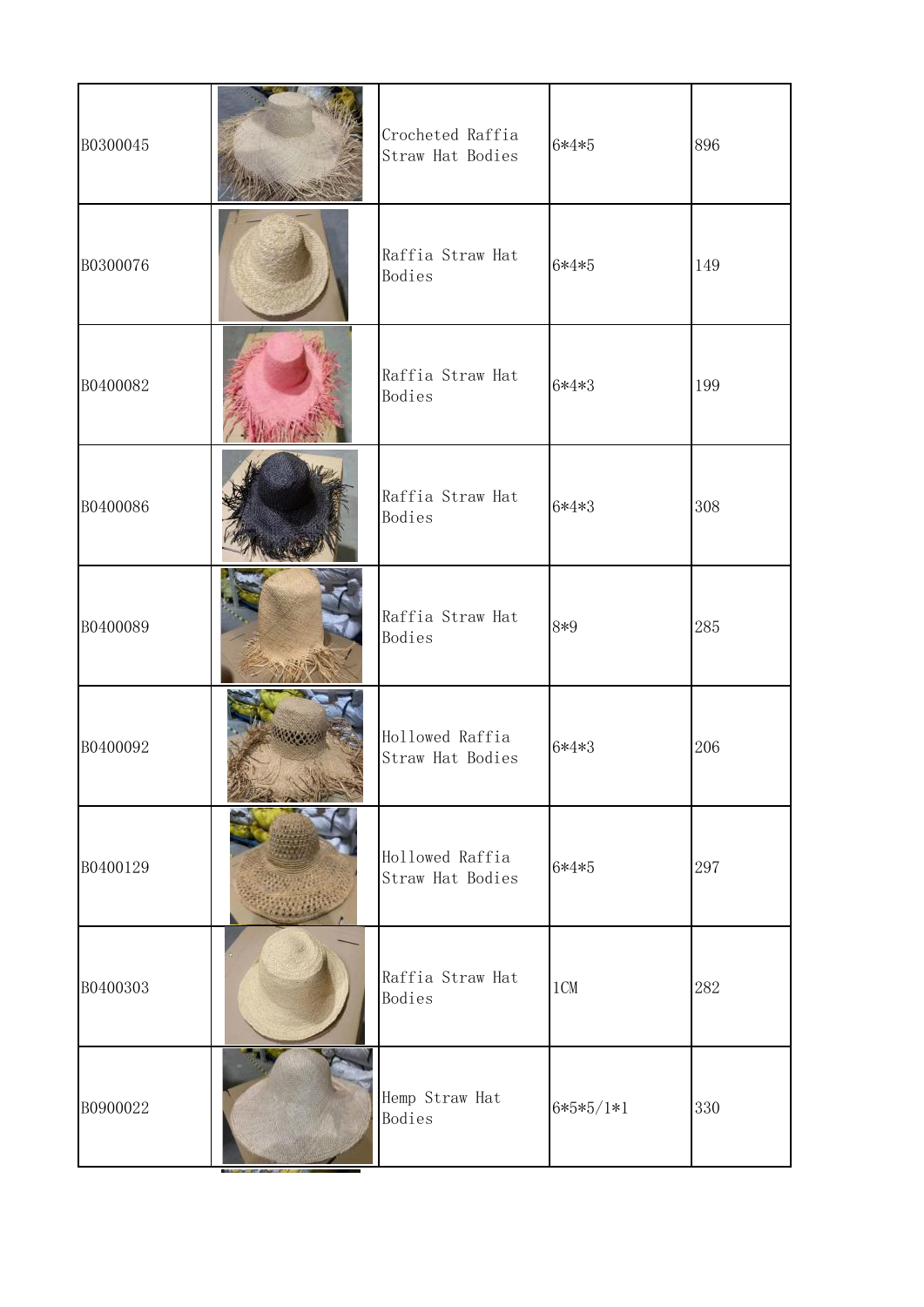| B1000011 |                                   | Crocheted Raffia<br>Straw Hat Bodies             | 6*4*4       | 115   |  |
|----------|-----------------------------------|--------------------------------------------------|-------------|-------|--|
| B1000035 |                                   | Crocheted Raffia<br>Straw Hat Bodies             | 6*4*4/1CM2行 | 284   |  |
| B1000042 |                                   | Crocheted Raffia<br>Straw Hat Bodies             | 6*4*4       | 310   |  |
| B1000044 |                                   | Crocheted Raffia<br>Straw Hat Bodies             | 6*4*4       | 332   |  |
| B1000047 |                                   | Hollowed Crocheted<br>Raffia Straw Hat<br>Bodies | 6*4*3       | 1,595 |  |
| B1000065 | <b>The Company of the Company</b> | Crocheted Raffia<br>Straw Hat Bodies             | 6*4*4       | 600   |  |
| B1000066 |                                   | Crocheted Raffia<br>Straw Hat Bodies             | 6*4*4       | 1,380 |  |
| B1000085 |                                   | Crocheted Raffia<br>Straw Hat Bodies             | $6*4*4/$    | 492   |  |
| B1000092 |                                   | Crocheted Raffia<br>Straw Hat Bodies             | 6*4*4       | 533   |  |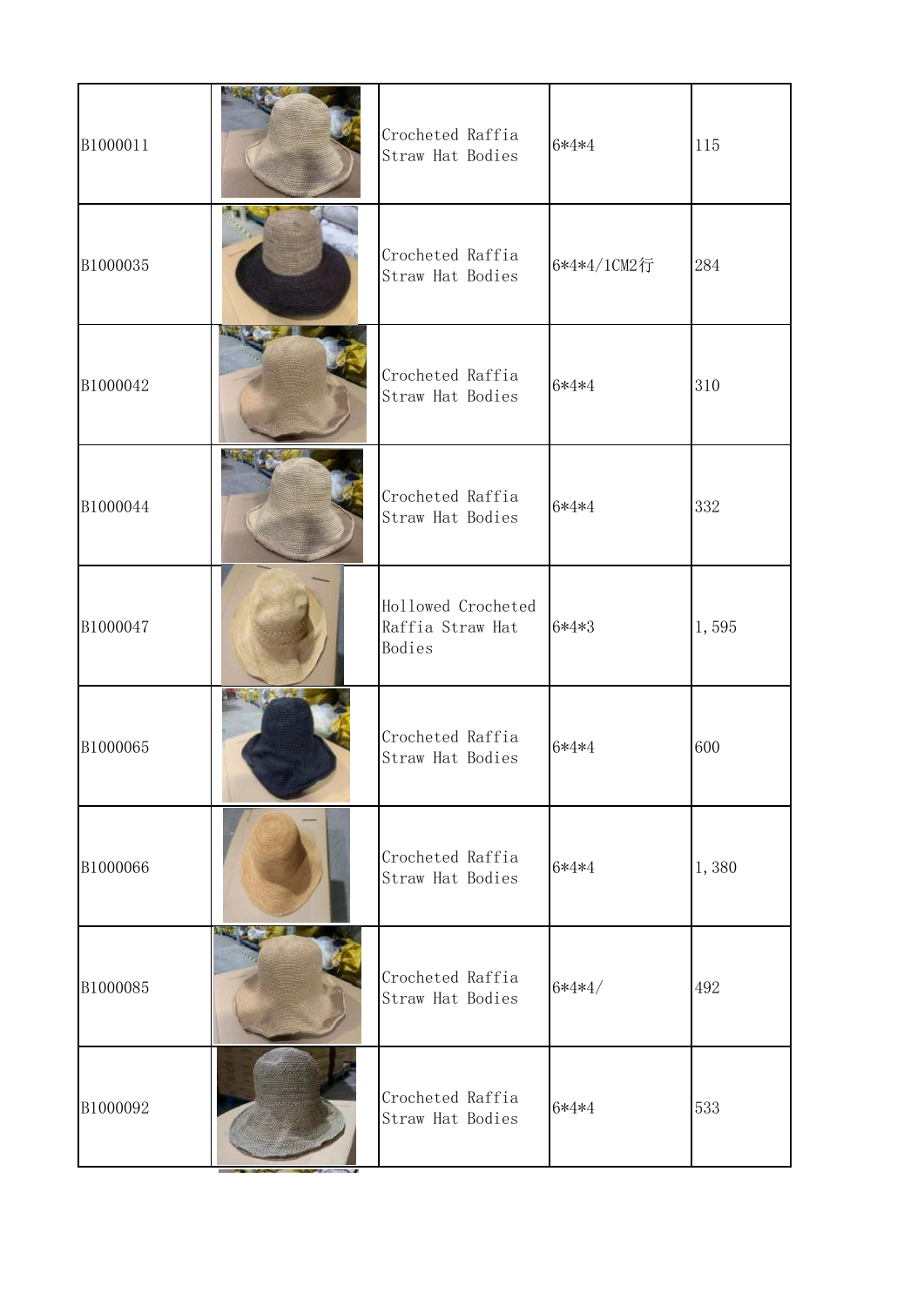| B11000001 | Malan Straw Hat<br>Bodies                   | $6*4*5$  | 592 |  |
|-----------|---------------------------------------------|----------|-----|--|
| B11000015 | Malan Straw Hat<br>Bodies                   | 6*4*5    | 99  |  |
| B1200002  | Crocheted Paper<br>Straw Rope Hat<br>Bodies | 6*4*4    | 670 |  |
| B1800002  | Panama Straw Hat<br>Bodies                  | 6*4*4    | 203 |  |
| B1800005  | Panama Straw Hat<br>Bodies                  | 6*4*4    | 383 |  |
| B1800012  | Panama Straw Hat<br>Bodies                  | $6*4*4/$ | 153 |  |
| B1800019  | Panama Straw Hat<br>Bodies                  | 6*4*4    | 80  |  |
| B1800024  | Panama Straw Hat<br>Bodies                  | 6*4*5    | 887 |  |
| B1800025  | Panama Straw Hat<br>Bodies                  | 6*4*5    | 335 |  |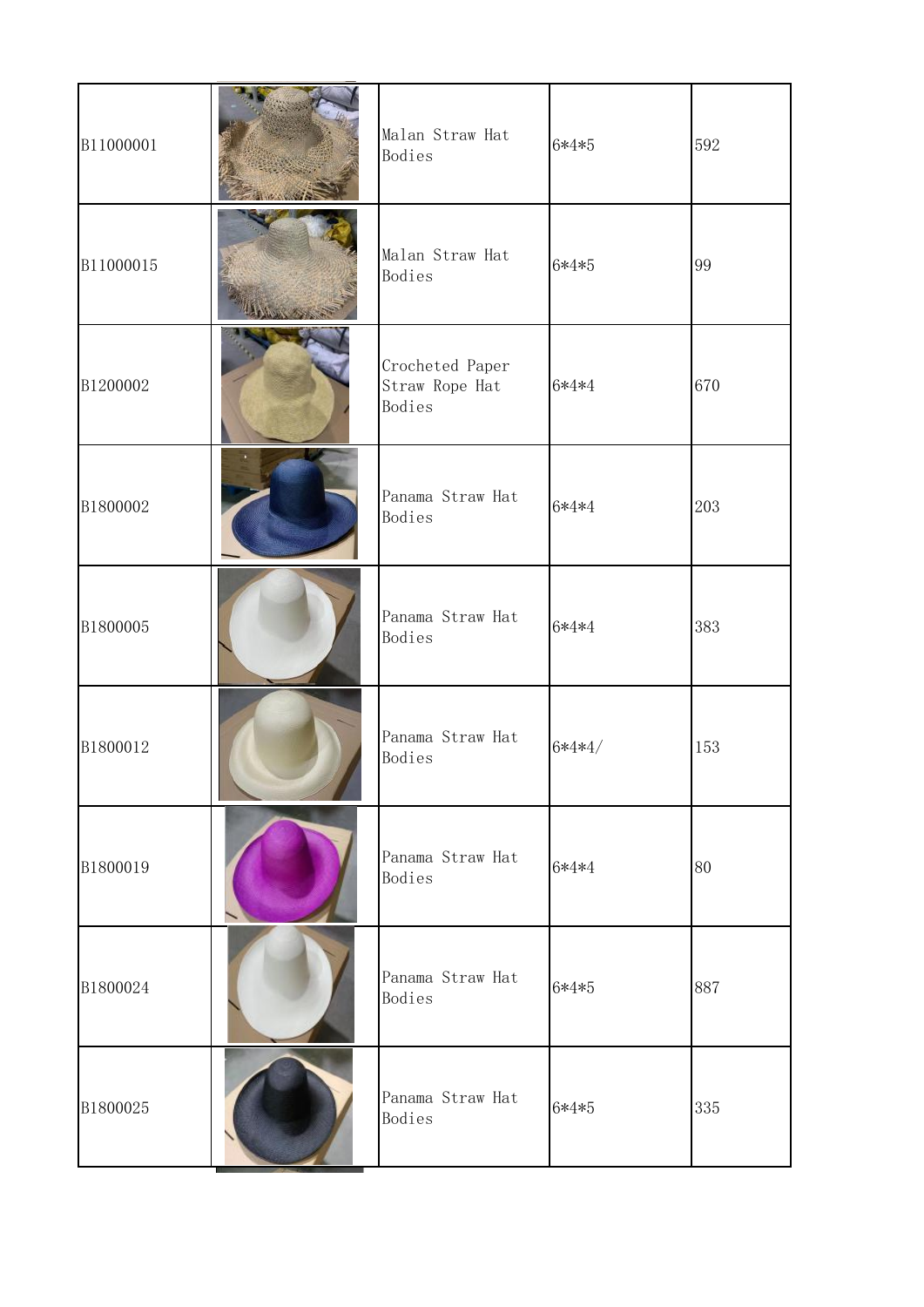| B1800027 | Panama Straw Hat<br>Bodies             | 6*4*5   | 124   |  |
|----------|----------------------------------------|---------|-------|--|
| B2800001 | Bao Straw Hat<br>Bodies                | 6*4*4   | 531   |  |
| B5500001 | Mat Grass Straw Hat<br>Bodies          | 6*4*5   | 3,485 |  |
| B5500021 | Hollowed Mat Grass<br>Straw Hat Bodies | 6*4*4   | 191   |  |
| B6100006 | Waxed hollow 3 BU<br>Straw Hat Bodies  | $6*4*4$ | 232   |  |
| B6200009 | Waxed hollow 3 BU<br>Straw Hat Bodies  | 6*4*4   | 310   |  |
| B6400004 | Straw Hat Bodies                       | 6*4*4   | 85    |  |
| B7500009 | Crocheted Raffia<br>Straw Hat Bodies   | 6*4*3   | 2,904 |  |
| B9600001 | Crocheted F Hemp<br>Straw Hat Bodies   | 6*4*3   | 183   |  |